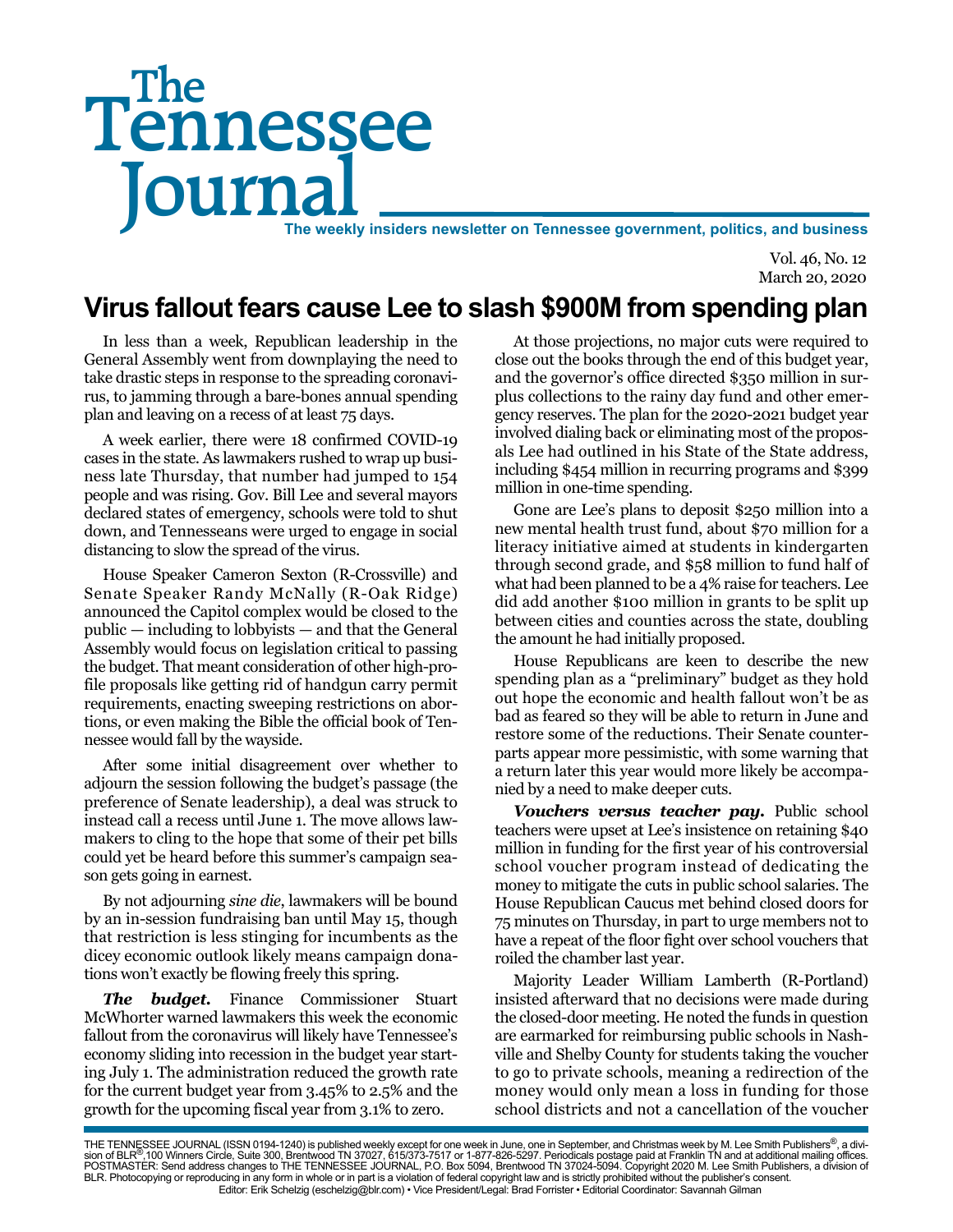program. An effort to amend the budget bill to remove the voucher funding was defeated in the House while the governor watched the debate from the gallery.

*School's out for the summer?* The governor this week encouraged public schools around the state to close until at least the end of the month. Several districts have already announced they will remain shuttered into April and faced the possibility they won't be able to reopen at all before the academic year ends in May.

Lawmakers passed sweeping changes to ease the potential burden on the education system. They include waiving the requirement for schools to administer the state's assessment tests, eliminating the condition that districts provide at least 180 days of instruction to qualify for state funding (most were about 120 days into the year before closing), and exempting seniors from passing a civics exam as a prerequisite for graduation.

Schools will still be able to voluntarily conduct standardized testing, but only results that improve the averages of schools, teachers, or students will be counted.

*Electronic meetings.* The crisis didn't completely undo inter-chamber discord. A bill to allow local government entities to hold electronic meetings during the pandemic failed amid disagreements about how strict the guidelines should be. The Senate wanted to limit such meetings to times when the governor has declared a state of emergency and require a reasonable effort to be made to allow public access. The House wanted to have local governing bodies decide when electronic meetings were needed and didn't specify whether a stream of proceedings had to be live. The governor will now try to sort it all out through an executive order.

*Marketplace facilitators.* Both chambers quickly approved legislation to expand the state's online sales tax to cover goods sold through so-called marketplace facilitators like Amazon. The measure scheduled to go into effect on Oct. 1 is projected to generate \$85 million in state revenues for the remainder of the upcoming budget year, and \$113 million annually after that. Localoption sales taxes will be collected on the basis of the address from where the items were ordered, netting an estimated annual gain of \$38 million per year for cities or county governments.

*Assessment fees.* Lawmakers also approved annual assessment fees aimed at drawing down Medicaid money to cover healthcare costs. They include a renewal of the 4.87% tax on hospital revenues, which generates \$603 million in state money to secure a \$1.12 billion match in federal funds. A similar assessment on nursing homes raises \$135 million to draw down \$260 million in federal funds. Another \$11 million paid by ambulance service companies is projected to bring in \$21 million in federal money.

*Busting the cap.* Despite dire predictions about the economy, Tennessee's revenue growth to date has been strong enough to require lawmakers to bust the Copeland cap. Under a constitutional amendment adopted in 1978, whenever growth in spending exceeds the rate of the state's economic growth (as defined in

terms of per capita income), the legislature must acknowledge that fact in a separate bill addressing no other subject. Skittish House Republicans held a closeddoor caucus meeting about the prospects of busting the cap earlier this session, but political concerns appeared to have waned by Thursday when it passed 89-1.

*All things being equalized.* The Tennessee Chamber of Commerce and the state chapter of the National Federation of Independent Business pushed back hard against an effort to pass a bill to declare property assessments under appeal would no longer be eligible for equalization. About 5,000 such appeals occur across the state each year, according to the comptroller.

Sen. Kerry Roberts (R-Springfield) said the change was necessary because a Memphis law firm (not identified by the lawmaker, but widely understood to be Evans Petree PC) in recent years "has upset the way things were being done." Opponents argued the change would undo a 1984 ruling by the State Board of Equalization that "property in Tennessee is required to be valued and equalized according to 'Market Value Theory.'"

The business groups also questioned the urgency of trying to make the change without hearing from critics as part of the slate of "mission critical" bills to get the General Assembly in a posture to quickly pass the budget and leave town. Roberts argued the change is necessary to prevent a loss of revenues for local governments through the appeals process, the brief window for which opens in June.

Despite being barred from the Cordell Hull Building, the business lobbies were able to turn up the heat on lawmakers, with the NFIB vowing to place the floor votes on its annual report to members. When the bill came up for a vote on the Senate floor on Wednesday, Roberts blasted what he called a "tremendous amount of misinformation" circulated about the bill. But he agreed to withdraw the measure until after the recess so he could better explain his reasoning to colleagues.

#### *Legislative races*

#### **Conservative hardliners Daniel, Holt won't seek re-election to state House**

State Reps. Martin Daniel of Knoxville and Andy Holt of Dresden announced this week they won't seek re-election to the House this fall. Both have earned reputations over the years as conservative ideologues who haven't been afraid to alienate fellow Republicans in the name of the causes and bills they have held dear.

Holt's retirement is likely a wash, politically speaking, as Republicans hold a firm grasp on rural northwestern Tennessee. But Democrats have been making inroads in Daniel's suburban Knoxville district and are hoping to build on those gains with President Donald Trump on the ballot in November. Daniel carried the district by just 3 percentage points in 2018, though it's unclear just how much of the tightness of that race can be ascribed to the incumbent's abrasive personality.

Potential Republican candidates include former Rep. Steve Hall (whom Daniel famously shoved during a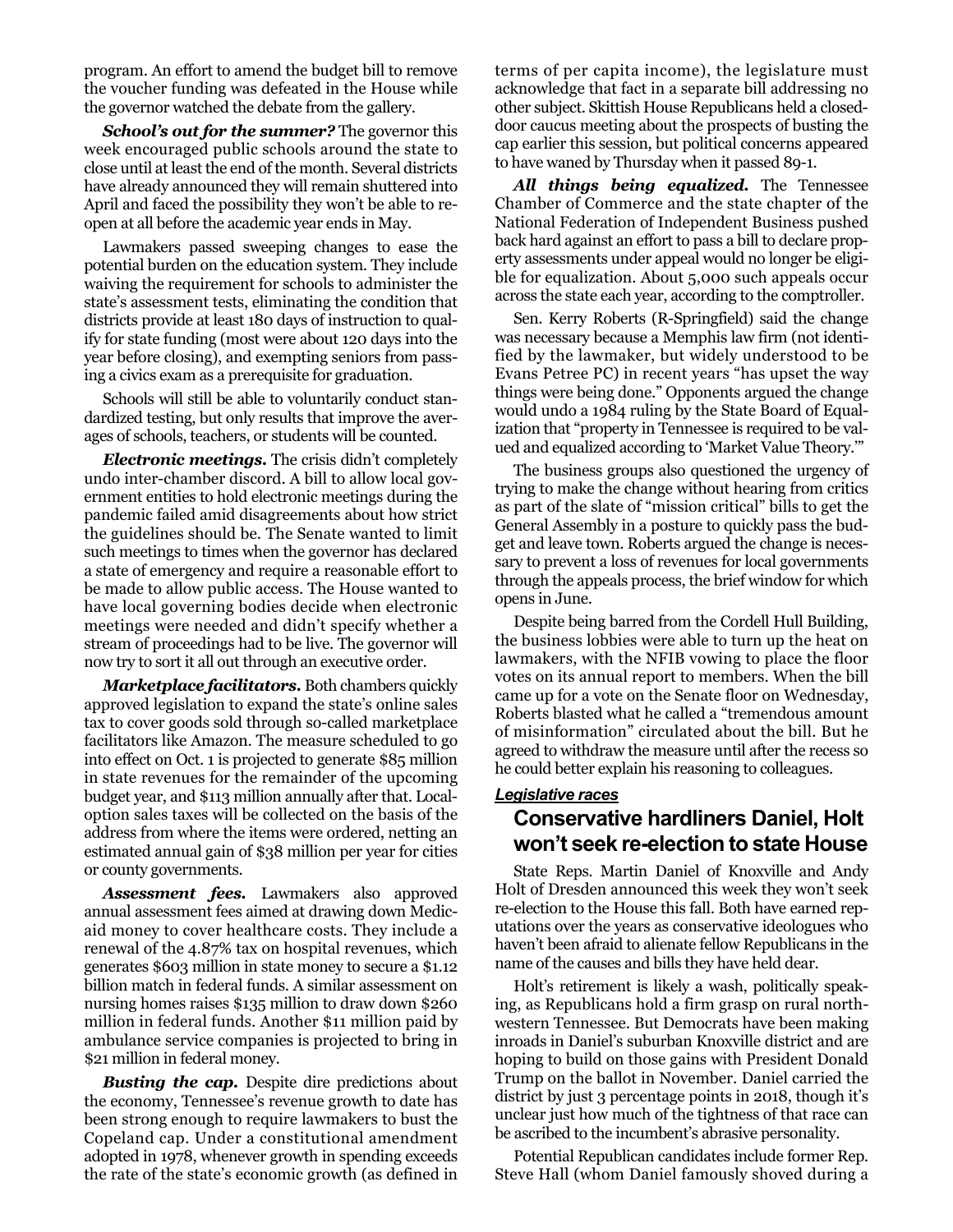## Tennessee News Digest

● General Motors suspended manufacturing operations in North America, including at its Spring Hill plant, until at least March 30 due to market conditions and the coronavirus. Nissan planned to halt production in Smyrna and Decherd through April 6. Volkswagen planned to close its Chattanooga plant from Saturday through March 29. The German automaker previously shut down for one day this week for deep cleaning.

● Demolition of the old exposition center at the Nashville fairgrounds began this week, signaling the formal end of an impasse over the construction of a 30,000-seat stadium for the city's new Major League Soccer team. Mayor John Cooper had balked at allowing the work to begin until hammering out a new deal over the private funding of the project. ● Information obtained by police following an East Tennessee car crash led

2016 radio forum, two years after narrowly ousting him from office) and attorney James Corcoran. The Knoxville *Compass* reports that former mayoral candidate Eddie Mannis is mulling a bid after receiving a flurry of phone calls urging him to run. Attorney Virginia Couch is seeking the Democratic nomination.

*Who else?* Daniel and Holt join fellow Republican Reps. Bill Dunn of Knoxville and Jim Coley of Bartlett in retiring from the House this year. Dunn's district is not believed to be in play, though Democrats have long had designs on winning over the Shelby County district Coley has represented since 2006.

*Battle of the ex-commissioners.* Two Republicans have jumped into the race to succeed retiring Dolores Gresham (R-Somerville) in Senate District 26: Jai Templeton of Stantonville and former Rep. Page Walley of Bolivar. Templeton was Gov. Bill Haslam's agriculture commissioner, and Walley was commissioner of children's services under Gov. Don Sundquist.

*Challenging the Powers that be.* Republican Doug Englen, a retired Army chief warrant officer who served 34 combat tours, announced his bid for the Republican nomination in Senate District 22. The seat is currently held by auto dealer Bill Powers (R-Clarksville), who won a special election to serve out former state Sen. Mark Green's term after he won a seat in Congress.

Newly elected Powers was rushed to be sworn into office a week earlier than planned last year to ensure he would be on hand to support Gov. Bill Lee's school voucher bill amid concerns it might be in trouble in the Senate (though it ended up passing with three votes to spare). Powers' favorable vote came despite his saying during the campaign he opposed vouchers.

Englen said he supports educational choices for parents, but worried the voucher law could take "critical resources" from public schools. He added he would review all legislation to "avoid overlooking drawbacks in a hasty situation." A preview of things to come?

*Two for one?* Reps. Timothy Hill (R-Blountville) and David Hawk (R-Greeneville) are still mulling over whether to join the crowded field hoping to succeed retiring U.S. Rep. Phil Roe (R-Johnson City) in the 1st Congressional District. The latest speculation is that they could file petitions to run for both the state House and Congress, leaving them something to fall back on if their federal bids don't pan out.

federal agents to a cache of methamphetamine worth about \$13 million, U.S. Attorney Doug Overbey announced.

● The Tennessee Wars Commission awarded \$900,000 in grants to preserve 111 acres of Civil War battlefield sites in Hamilton, Hardin, Henderson, and Rutherford counties. Another \$109,000 is going toward military heritage sites in Davidson, Humphreys, Henderson, Lincoln, Sumner, and Shelby counties.

#### *Returning to the fold* **Alliance of not-for-profit hospitals to fold operations into umbrella group**

The board of the Hospital Alliance of Tennessee, an association representing non-profit hospitals since 1982, is winding down independent operations and merging programs and activities into the larger Tennessee Hospital Association. Founded in response to the rapid growth of the private Hospital Corporation of America, the Non-profit Hospitals of Tennessee (as the association was first called) originally attracted 39 members. That number grew to a high of 72 members by the end of the 1990s amid legislative efforts to remove their tax-exempt status.

The fight over tax exemptions came as public opinion had begun turning against the nonprofits after a series of news accounts chronicled questionable spending, including by the alliance's founding member, Baptist Hospital in Nashville, for leasing a suite at what was to become the city's professional football stadium.

In an effort to bolster accountability and highlight altruism (especially when compared with their forprofit counterparts), the Hospital Alliance in 1996 pursued legislation to require all hospitals to report their unreimbursed contributions to their communities. The legislation was opposed by HCA, which engineered an 11th-hour parliamentary maneuver to kill the bill by having an amendment added on the House floor to require an audit of the hospitals' reports. The change added a \$100,000 price tag to the bill, requiring it to be sent back to the "black hole" of the House Budget Subcommittee from whence it never returned.

More recently, the Hospital Alliance has fought attempts to dial back certificate-of-need rules — a major priority of new House Speaker Cameron Sexton (R-Crossville) — and backed efforts to expand Medicaid. Membership had fallen to 43 as of the decision to shutter the association. All are also members in the THA, which represents 140 hospitals and health systems.

Paige Kisber has been the Hospital Alliance president for 17 years. Bill Young, the Bureau of Ethics and Campaign Finance's executive director, was president from 1998 until 2000, when he left to become general counsel for the THA. Peaches Blank was the alliance's first executive director, a position she held for eight years. She later served as deputy to Gov. Don Sundquist.